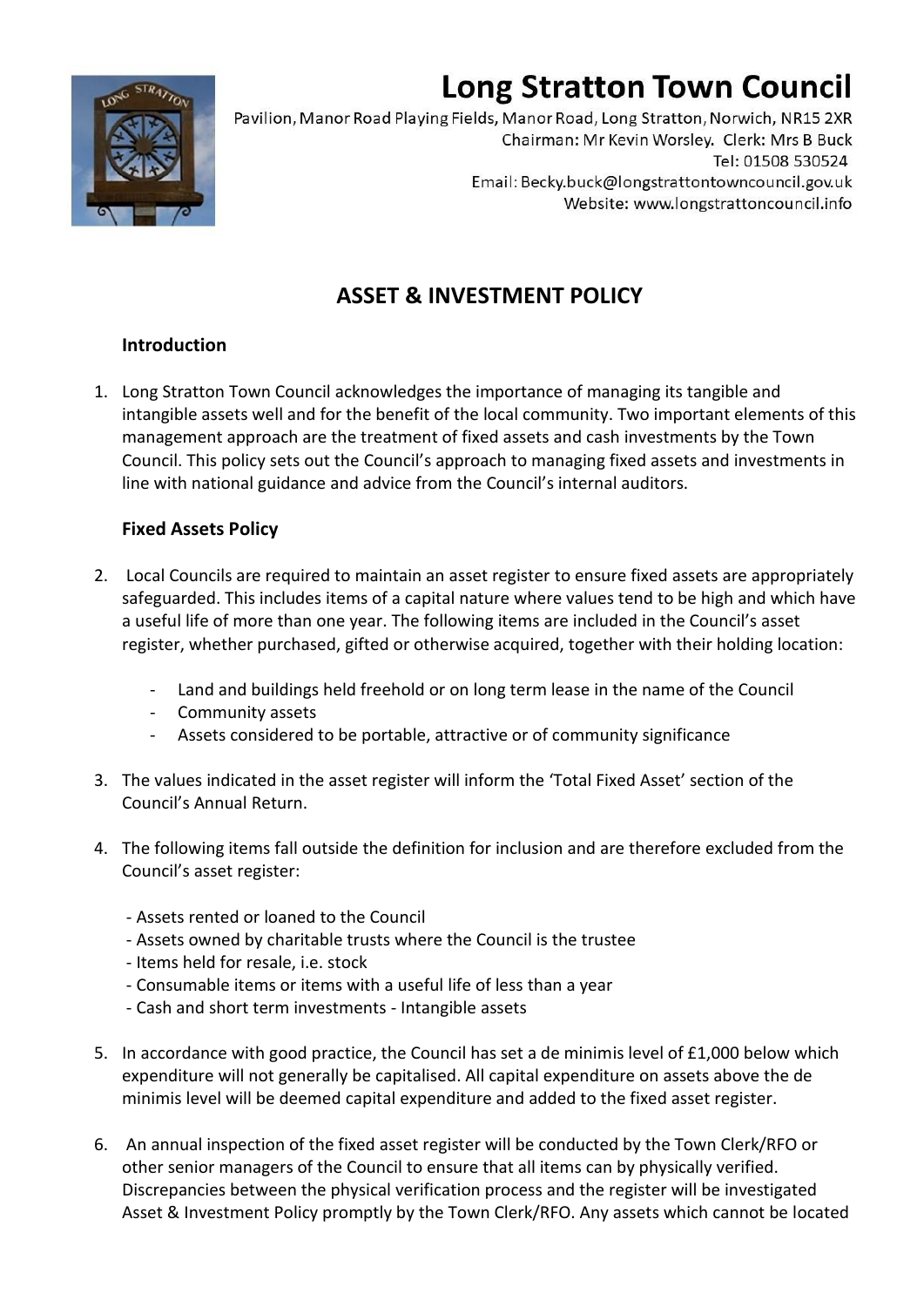after investigation will be removed from the asset register and recorded in the schedule of disposals. Any new assets identified will be added to the register Any such amendments to the Asset Register will be reported to the Council's Finance Committee at the next available meeting.

- 7. The asset register and schedule of disposals will be reviewed annually by the Resources Committee prior to approval by Council as part of the annual financial processes.
- 8. Once recorded on the fixed asset register, the value of assets will not change from year to year until disposal. Concepts of depreciation and impairment adjustment are not appropriate for Local Councils (Governance and Accountability for Local councils: A Practitioner's Guide (England) March 2018).
- 9. Assets will be valued by one of the following means based on available information:
	- Actual purchase price (where known)
	- Proxy (estimated purchase price) value, where actual purchase price is not known
	- Nominal value of £1. This should be used for assets gifted or transferred to the Council
- 10. The fixed asset register will be used to inform the insurers of Council assets. For the purposes of insurance, the value to be used is the replacement value of the item, not the purchase price or market value.
- 11. The Council should ensure assets are valued accurately for insurance purposes to avoid under (or over) insuring. Assets should therefore be valued every five years to ensure the appropriate level of insurance is held.

# **Investment Policy**

- 12. Long Stratton Town Council acknowledges the importance of prudently investing any temporary surplus funds held on behalf of the community. In preparing an investment strategy the council is required under Section 15(1) of the Local Government Act 2013 to have regard to such Guidance as the Secretary of State may issue. The current statutory Community and Local Government (CLG) Investments Guidance Note (3rd edn)<sup>1</sup> came into force of the 1st April 2018 and has been used in the preparation of this policy.
- 13. The Guidance Note makes the distinction between investments that are: a) high security and high liquidity (specified investments); and, b) those with potentially greater risks and lower liquidity (non-specified investments). The guidance note also requires the Council to prioritise investments in the following order of importance:
	- Security protecting the sum investment from loss;
	- Liquidity ensuring that the sums invested are available for expenditure when; and
	- Yield the generation of revenues from the investment.

 $1$  https://assets.publishing.service.gov.uk/government/uploads/system/uploads/attachment\_data/file/ 678866/Guidance\_on\_local\_government\_investments.pdf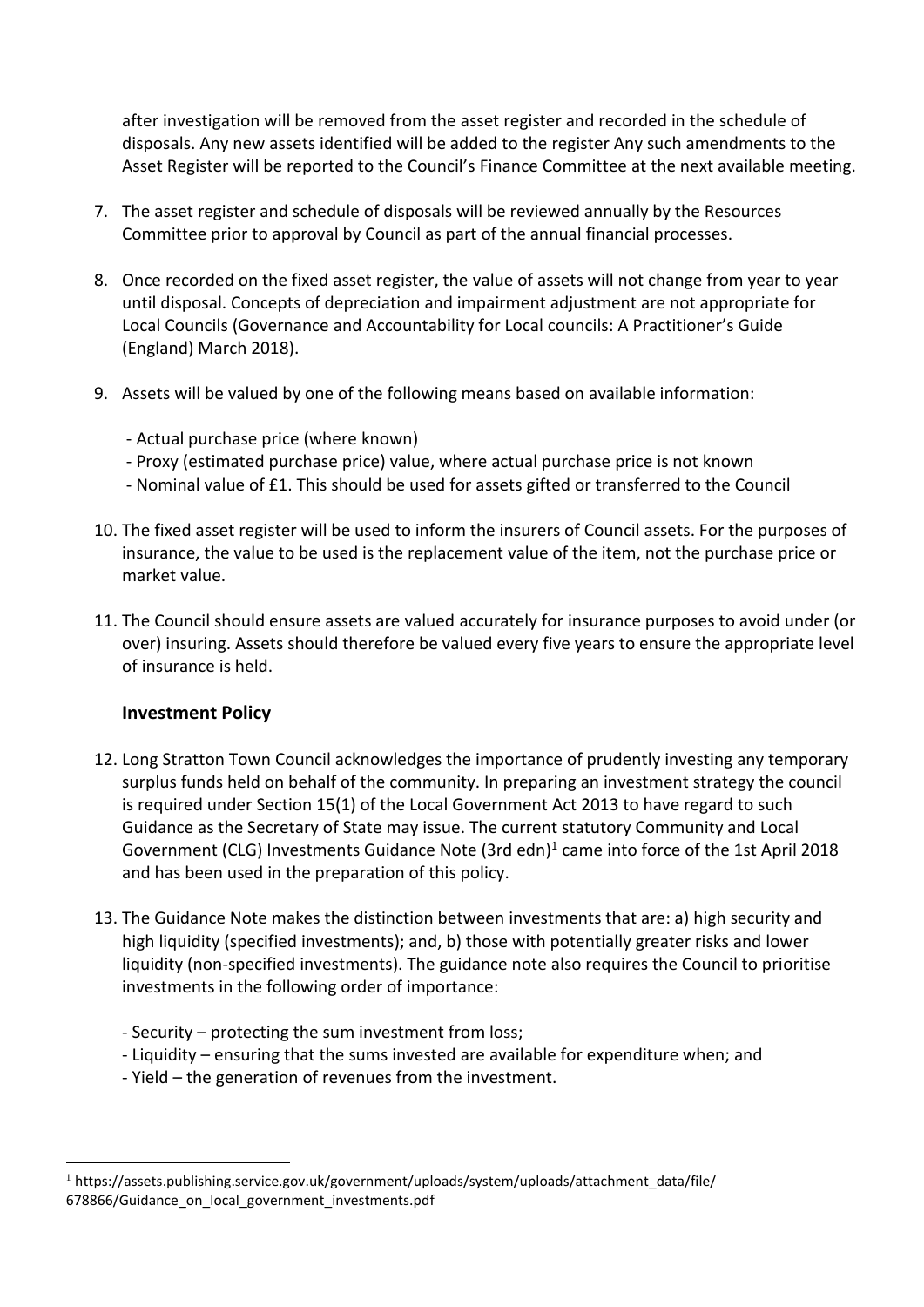# **Long Stratton Town Council**



Pavilion, Manor Road Playing Fields, Manor Road, Long Stratton, Norwich, NR15 2XR Chairman: Mr Kevin Worsley. Clerk: Mrs B Buck Tel: 01508 530524 Email: Becky.buck@longstrattontowncouncil.gov.uk Website: www.longstrattoncouncil.info

14. A 'specified investment' is one which is made in sterling, is not long term (less than 12 months), not defined as capital expenditure and is placed with a body which has a high credit rating or made with the UK Government, a UK Local Authority or a Parish or Community Council. Any other type of investment is considered 'Non-Specified Investment' to which there can be greater risk and where professional investment advice might be sought.

# **Investment Objectives**

- 15. Long Stratton Town Council's priorities will be on the security of reserves (protecting the capital sum from loss) and then the liquidity of its investments (keeping cash readily available for expenditure when needed).
- 16. All investments will be made in Sterling.
- 17. The Department for Communities and Local Government maintains that borrowing of monies purely to invest, or to lend and make a return, is unlawful and Long Stratton Town Council will not engage in such activity.
- 18. If external investment managers are used, they will be contractually required to comply with this policy.

# **Specified Investments**

- 19. Specified Investments are, by definition in the Guidance Notes, those offering high security and high liquidity, made in sterling and with a maturity date no longer than a year. Such short-term investments made with the UK Government or a Local Authority to Town/Parish Councils will automatically be Specified Investments, as will those with bodies or investment schemes of 'high credit quality'.
- 20. For the prudent management of its treasury balances, maintaining sufficient levels of security and liquidity, the Council will use deposits with UK banks, UK building societies, UK local authorities or other UK public authorities. Long Stratton Town Council will initially hold investments and its day-to-day banking with Unity Trust Bank.

# **Non-Specified Investments**

21. These investments have greater potential risk – examples include investment in the money market, permanent interest bearing shares from building societies and corporate stocks and shares. Given the unpredictability and uncertainties surrounding such investments, the Council will only use this type of investment following a suitability and risk assessment and with the express agreement of full Council.